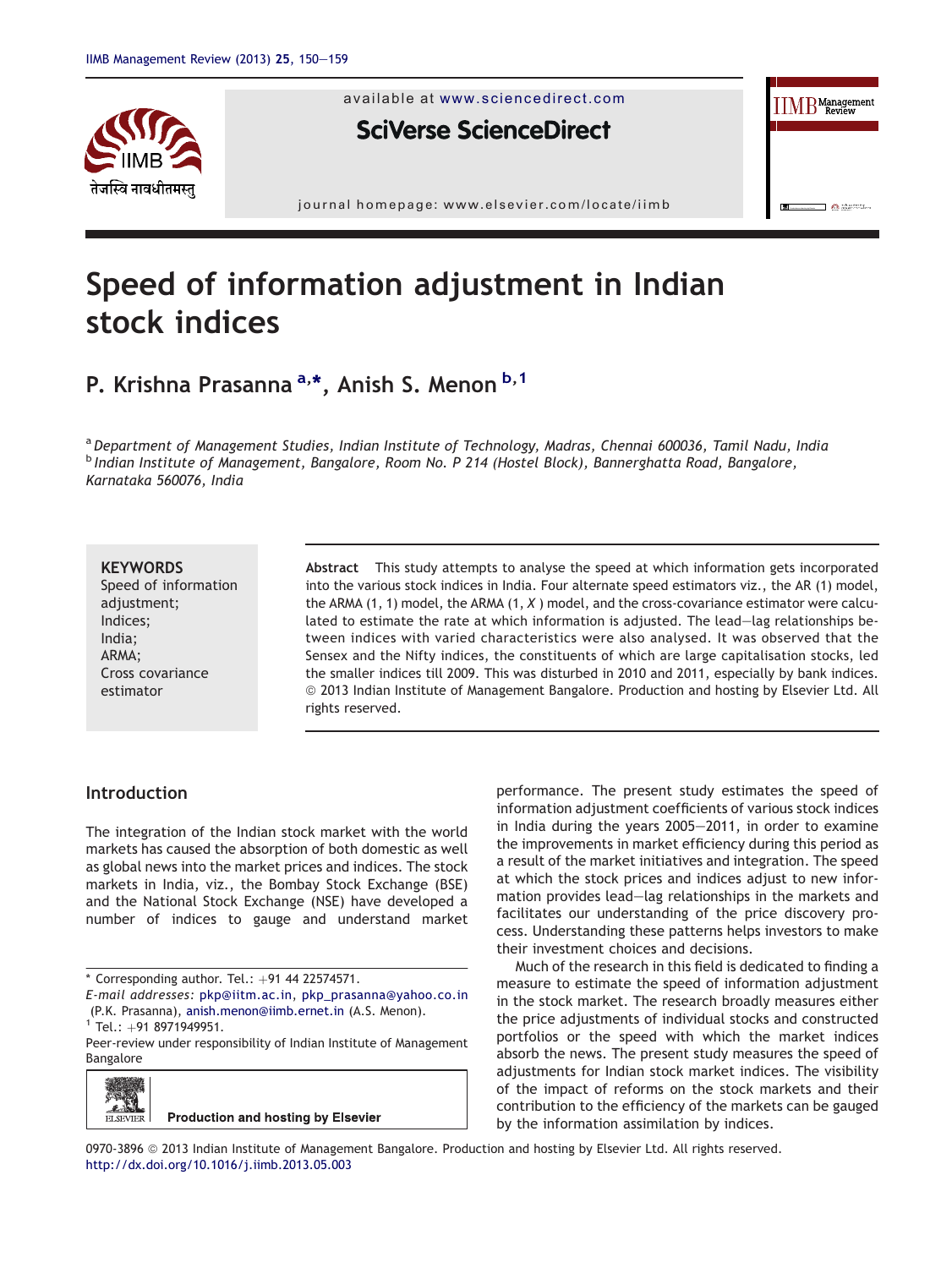In India, the studies in this area have not been as prolific as in the West. According to Marisetty (2003), and Poshakwale and Theobald (2004), the Indian markets demonstrated a general trend of under-reaction indicating a slower pace of information absorption. Acharya (2010) observed that as far as the speed of information adjustment is concerned, there is no "size effect" in the Indian stock markets. Both large and small stocks absorb the news at the same speed.

This study attempts to analyse the speed at which information gets incorporated into the various stock indices in India. Four alternate speed estimators, i.e., the Autoregressive (AR (1)) model, the Autoregressive Moving Average (ARMA (1, 1)) model, the Autoregressive Moving Average (ARMA (1, *X* )) model and the cross-covariance estimator were calculated to estimate the rate at which information is adjusted. Further, the lead-lag relationships between indices with varied characteristics have also been analysed.

This research study contributes to the existing literature on the speed of information adjustment in the Indian market, termed an emerging market in the global landscape. It also analyses the impact of the financial crisis on Indian market behaviour and on the efficiency with which information is assimilated. Such a study is of importance to both policy makers and investors. The research will help in assessing the effects of policy decisions that led to reforms, especially in the area of corporate governance, and on the working of the stock markets. Patterns in the stock price behaviour are of great importance to investors as understanding the patterns would help them in their asset allocation strategies.

The 2008 financial crisis and its aftermath affected markets across the globe. The equilibrium of the Indian markets in turn was disturbed, creating scenarios that had not been experienced before. In the context of the price discovery process, confused signals usually cause erratic behaviour in stock prices. The speed and efficiency with which the markets assimilate this information into the prices is an interesting and comparatively new territory of study in the Indian context. The fore mentioned factors motivated this study to investigate the stock market price discovery process in an index series.

The speed at which the benchmark indices, the Sensex and the Nifty, adjust to the information increased during the study period indicating an improvement in the efficiency of the Indian stock market. It was observed that these indices, the constituents of which are large capitalisation stocks, led the smaller indices. Nifty in NSE and Sensex in BSE led other indices till the year 2009. The speed of information adjustment was also higher in the Nifty and Sensex index series. The speed also improved consistently from 2005 to 2009 and was sustained during the period of financial crisis. This pattern however was disturbed in 2010 and 2011, especially in the banking indices. The Bankex, exclusively composed of banking stocks, was the most affected index during the financial crisis. The speed of information adjustment reduced substantially for this index during this time period.

The rest of the paper is as follows: The second section deals with the literature review; the third section explains the data and methodology; the fourth section presents the analysis and inference, and the fifth section presents the conclusion.

## Information adjustment across indices

Indices play a unique role in information assimilation. Index constituents are the most highly traded and the most liquid stocks in case of a general index. Sectoral indices include the top performing stocks in the sector. Indices are more closely tracked than individual stocks, thereby making them more sensitive to any information that affects the economy.

There is a substantial volume of literature on how to measure the speed of information adjustment in stock prices. The studies on the speed of information fundamentally focus on two aspects: the theory defining the speed of adjustment of information; and the methodology behind measuring it. The research studies have measured the speed using regression models, correlation and autocorrelations, vector autoregression (VAR) models, autoregressive conditional heteroskedasticity (ARCH) related models, noise based, and other models.

Marisetty (2003) used the model proposed by Damodaran (1993), and corrected by Brisley and Theobald (1996) to study Indian stock indices. He observed that the Indian markets were prone to an initial phase of overreaction before the observed stock prices reflected their intrinsic values. He noted that the Indian markets were sluggish in adjusting to information as compared to their more developed Western counterparts. He attributed this to the artificial instability caused by the investors who not only had access to private information, but also preferred a fluctuating market to a stable one. He also noticed that the information available to all the market participants got adjusted much faster since the information was available to all market participants as compared to firm specific information. Using the alternative autocovariance method he reported that the BSE-Sensex is more efficient in adjusting to market information than the Nifty, which he said displays overreaction.

In their study of the indices in the BSE and the NSE, Poshakwale and Theobald (2004) analysed the cross correlation patterns to determine the lead-lag relationship between indices with large market capitalisation and those with small market capitalisation. They calculated the speed of information adjustment using five different estimators and also studied the effects of thin trading in the adjustment of information by trying to isolate the effects of pure thin trading. They found that indices with small market capitalisation were slower in adjusting to information than the indices with large market capitalisation, and also that pure thin trading effects had a considerable influence on the lead-lag patterns.

The generalised conditional autoregressive heteroskedasticity (GARCH) model was used by Sivakumar (2010) to examine the information adjustment in the BSE during intraday trading hours. He observed that new information received was given precedence for an interval of 5 min and was completely assimilated in 30 min. For estimating the speed of information adjustment of companies, he used market capitalisation as the index, and found no difference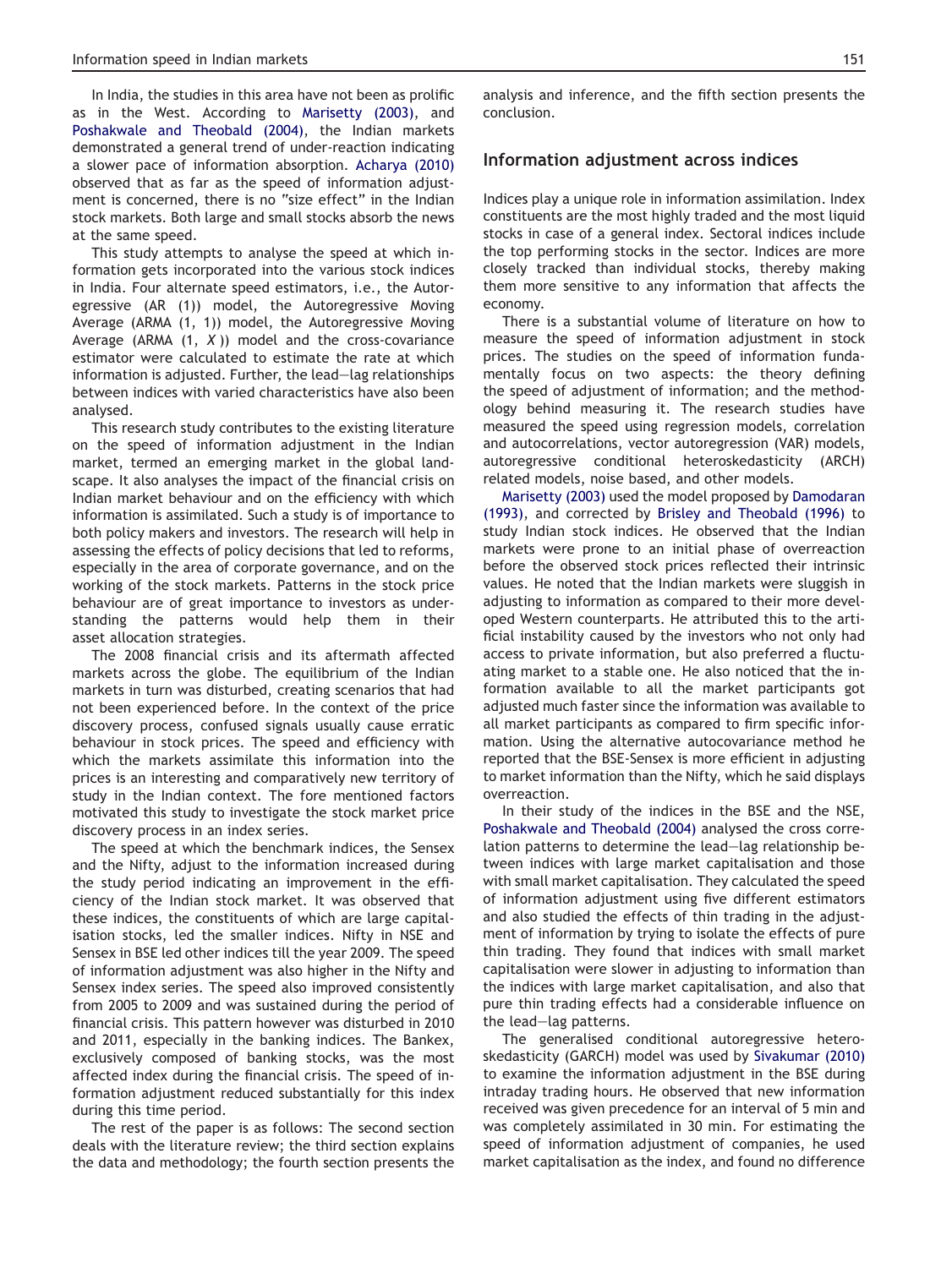in the speed of adjustment between small and large companies.

An auto-regressive moving average (ARMA) model was employed by Acharya (2010) to study the quality or structure of the market using the speed of information adjustment coefficients. He found that firm size had no impact in the adjustment of information speed.

The ARMA estimator proposed by Theobald and Yallup (2004) to estimate the speed of information adjustment coefficient was used by Joshi (2011) to study the speed of information adjustments in daily, weekly, and monthly intervals. He observed that the speed of information adjustment in the prices during 2002-2007 had increased, unlike 1995-2001, where he had discerned the presence of both over- and under-reactions. In the period 2002-2007, he could only observe significant over-reactions. The degree of reaction was more pronounced in the daily intervals as compared to the weekly or monthly time spans.

## Data and methodology

#### Sample indices and characteristics

The study sample consisted of 12 indices, 6 each from the BSE and the NSE respectively. The study period extended from 2005 to 2011.

The Bombay Stock Exchange is a world leader in terms of the number of listed companies with over 9200 listed companies as on March, 2012. It is the world's fifth most active stock exchange with regard to the number of transactions handled. The BSE has launched various indices including sectoral indices. The following six indices from the BSE were chosen for the study: the BSE Sensex, the BSE500 index, the BSE Bankex, the Dollex200 index, the BSE Midcap index, and the BSE Smallcap index.

The National Stock Exchange formed in 1992 is one of the major stock exchanges in the world and the largest in India in terms of the number of trades in equity. Like the BSE, the NSE too has several indices that include sectoral indices as well. The six indices used in this study are the S&P CNX Nifty index, the CNX Nifty Junior index, the S&P CNX 500 index, the CNX Midcap index, the CNX MNC index,

and the CNX Bank index. A brief explanation of each index is given in Table 1.

#### Data sources

The data was collected from the BSE website (www. bseindia.com), the NSE website (www.nseindia.com) and from the CMIE (Centre for Monitoring Indian Economy) Prowess database. The daily closing values of the indices were collected for the seven year period of  $2005-2011$ . These were collected on the basis of the calendar year. Log returns of the indices were calculated by first differencing using the formula:

$$
R_{it} = \ln P_{it} - \ln P_{it-1} \tag{1}
$$

where,  $R_{it}$  is the return of the index *i* at time *t* and  $P_{it}$  is the closing value of the index *i* at time *t*, and ln refers to the natural log of returns. Stationarity of the data has been tested using the Phillip Perron (PP) Test and the Augmented Dickey Fuller (ADF) Test.

## Speed of information adjustment: alternate estimators

The study aims to estimate the speed of information adjustment in the selected indices using four different estimators, including

- 1. The cross-covariance ratio estimator
- 2. An ARMA (1, 1) model
- 3. An ARMA (1, *X* ) model
- 4. An AR (1) model

#### The cross-covariance estimator

The cross-covariance estimator was introduced by Theobald and Yallup (1998) to measure the speed of adjustment of the price of securities towards their intrinsic values and to directly measure the degree of underreaction or over-reaction of the stock prices. The speed of adjustment estimator, *g*(*i*), was given by

| Table 1    | Sample indices of BSE and NSE: characteristics. |              |             |            |                        |                  |
|------------|-------------------------------------------------|--------------|-------------|------------|------------------------|------------------|
| Market     | Name of index                                   | Launch year  | Base period | Base value | Number of constituents | Description      |
| <b>BSE</b> | <b>BSE SENSEX</b>                               | 1986         | $1978 - 79$ | 100        | 30                     | Broad based      |
|            | <b>BSE500</b>                                   | 09/08/1999   | 01/02/1999  | 1000       | 500                    | Broad based      |
|            | <b>BSE BANKEX</b>                               | 23/06/2003   | 01/01/2002  | 1000       | 14 <sup>a</sup>        | Sectoral-banking |
|            | <b>BSE DOLLEX</b>                               | 27/05/1994   | $1989 - 90$ | 100        | 200                    | Broad based      |
|            | <b>BSE Midcap</b>                               | 11/04/2005   | $2002 - 03$ | 1000       | 250 <sup>a</sup>       | Broad based      |
|            | <b>BSE Smallcap</b>                             | 11/04/2005   | $2002 - 03$ | 1000       | 533 <sup>a</sup>       | Broad based      |
| <b>NSE</b> | S&P CNX Nifty                                   | 04/1996      | 03/11/1995  | 1000       | 50                     | Broad based      |
|            | <b>CNX Nifty Junior</b>                         | 01/01/1997   | 01/11/1996  | 1000       | 50                     | Broad based      |
|            | S&P 500                                         | 07-Jun-1999  | 01/01/1994  | 1000       | 500                    | Broad based      |
|            | CNX Midcap index                                | 18 July 2005 | 01/01/2003  | 1000       | 100 <sup>a</sup>       | Broad based      |
|            | CNX MNC index                                   | 01/01/1995   | 0112/1994   | 1000       | 15                     | Broad based      |
|            | CNX Bank index                                  | 01/01/2000   | 01/01/2000  | 1000       | 12                     | Sectoral-banking |

<sup>a</sup> As on the 23rd of May, 2012.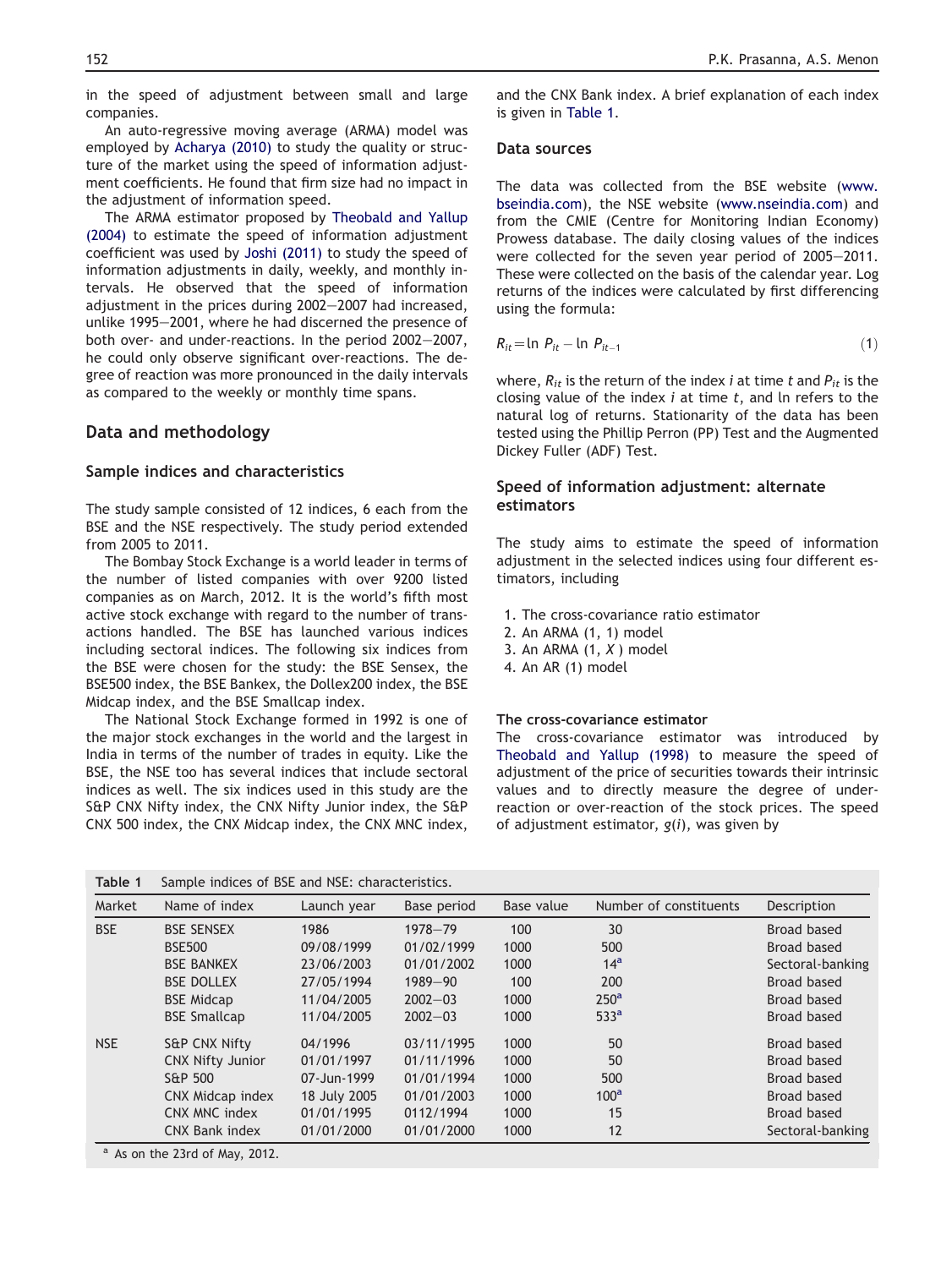Information speed in Indian markets 153

$$
(1 - g(i)) = \frac{\text{cov}\{R(i, t), R(i^c, t - 1)\}}{\text{cov}\{R(i, t), R(i^c, t)\}}
$$
(2)

Where *cov* is the covariance operator, *R*(*i*, *t*) is the return on the stock, index, or any other instrument, *i*, in period *t* and the superscript *c* denotes the complement i.e., any other stock, index, or instrument.

Poshakwale and Theobald (2004) used this estimator to determine the speed of adjustment of the indices. The estimator is a ratio of the autocovariance of two time series. The speed of adjustment  $q(i)$ , where  $i = 0$ , R is given by

 $g(\mathcal{O}) = 1 - \{cov[R(L, t-1), R(S, t)]\}$ cov $[R(L, t), R(S, t)]\}^{-1}$  (3)

and

$$
g(R) = 1 - \{cov[R(L, t), R(S, t-1)]\{cov[R(L, t), R(S, t)]\}^{-1}\} \quad (4)
$$

where *g*(*O*) and *g*(*R*) are the speed of adjustment estimators for the observed and referenced index respectively, *cov* is the covariance between the fore mentioned time series, *R*(*O*) and *R*(*R*) are returns of the referenced index and observed index at time  $t$  respectively and  $R(R, t - 1)$  and  $R(O, t - 1)$  are returns of the observed index and referenced index at 1 lag.

#### The ARMA (1, 1) model

Theobald and Yallup (2004) introduced an ARMA (1, 1) model to measure the speed of adjustment. The ARMA model can be expressed as

$$
R(i,t) = g(i)\mu + (1 - g(i))R(t-1) + g(i)e(i,t) + u(t) - u(t-1)
$$
\n(5)

where, *R*(*i*, *t*) is the return of instrument *i* at time *t* and *R*(*i*,  $t-1$ ) is the return of instrument  $i$  at time  $t-1$  (the returns are represented in logarithmic terms), *g*(*i*) is the speed of adjustment coefficient of instrument *i*,  $u(t)$  and  $u(t-1)$  are the white noise terms at time  $t$  and  $t-1$  respectively,  $\mu$  is the mean of the intrinsic values which follows a random walk process and *e*(*i*, *t*) are the innovations in the random walk process which in efficient markets will not be serially correlated. The speed of adjustment coefficient *g*(*i*) is assumed to be stationary and will have a range of [0, 2] in case of non-explosive processes; *g*(*i*) will be equal to 1 if the prices are adjusted fully without any bias, less than 1 in case of under-reaction, and greater than 1 in case of overreaction.

In this process, the ARMA (1, 1) reflects the autocorrelations that result from over-reactions or under-reactions. The speed of adjustment is captured by the AR (1) process and the speed of adjustment coefficient will be the AR (1) coefficient. When the adjustment is "full" (i.e.,  $g(i) = 1$ ), the process is a MA (1) process. This means that the return process is driven by "noise".

#### The ARMA  $(1, X)$  model

The ARMA (1, *X* ) model is a modification of the ARMA (1, 1) model. Proposed by Theobald and Yallup (2004), the optimal moving average order *X*, is determined by using the Schwarz Information Criterion (SIC). The SIC was proposed by Schwarz (1978) to identify the model with the best fit. The SIC is defined as

$$
SIC = n^{k/n} \frac{\sum \widehat{u}^2}{n}
$$
 (6)

or in the log normal form

$$
\ln \text{SIC} = \frac{k}{n} \ln n + \ln \frac{\sum \hat{u}^2}{n} \tag{7}
$$

where, $\sum \widehat{u}^2$  is the residual sum of squares (RSS) which is the square of the unexplained variation of the dependant variable about the regression line. The lower the RSS, the tighter the model fit. Here, *k* is the number of regressors including the intercept and *n* is the number of observations, and [(*k*/*n*) ln *n*] is the penalty factor. The lower the value of SIC, the better the model.

#### The AR (1) model

The AR (1) model is a modified version of the ARMA (1, 1) model, wherein the MA component is omitted on the assumptions that there is no disturbance due to noise or spread. The premise of this model is that if the cause of the lead-lag relationship due to the nature of market capitalisation is only due to the faster adjustment of information in large cap indices as compared to small cap indices, then the speed of adjustment of large cap indices should be higher than that of the small cap indices. In case the effect of thin trading exists on this relationship of lead-lag, then taking this effect into account should reduce the difference in the adjustment speeds, thus leading to fuller adjustment of information, i.e., the estimator should approach 1.

### Empirical results

#### Descriptive statistics

Most Indian companies list their shares on both the BSE and the NSE and their shares get traded on both markets. The difference in the traded volume and value results in a marginal difference in the stock returns across these two markets. The descriptive statistics of the index daily returns are given in Table 2A for NSE indices and Table 2B for BSE indices. Between the two competing indices, the Sensex of BSE and the Nifty of NSE, the Sensex provided slightly higher returns. The discrete annual returns in a year (with 250 working days) was 12.07% (i.e., 250\*0.000483) on the Sensex and 11.25% (i.e., 250\*0.00045) on the Nifty.

Among the NSE indices, the CNX MNC index performed well in terms of highest returns with lowest volatility (standard deviation). This index tracks the presence of multinational companies (MNCs) in the NSE. It comprises shares in which the foreign shareholding is over 50% and/or the management control is vested in the foreign company. As on December 31, 2011, it represented about 4.64% of the total market capitalisation of the NSE and 80.74% of the market capitalisation of the MNCs in the market. It also represented 6.74% of the total traded value on the NSE in the past six months as on December 31, 2011.

CNX Bankex provided the next highest returns but with the highest risk (standard deviation was highest in this index). This index consists of 12 of the most liquid banking stocks in the NSE.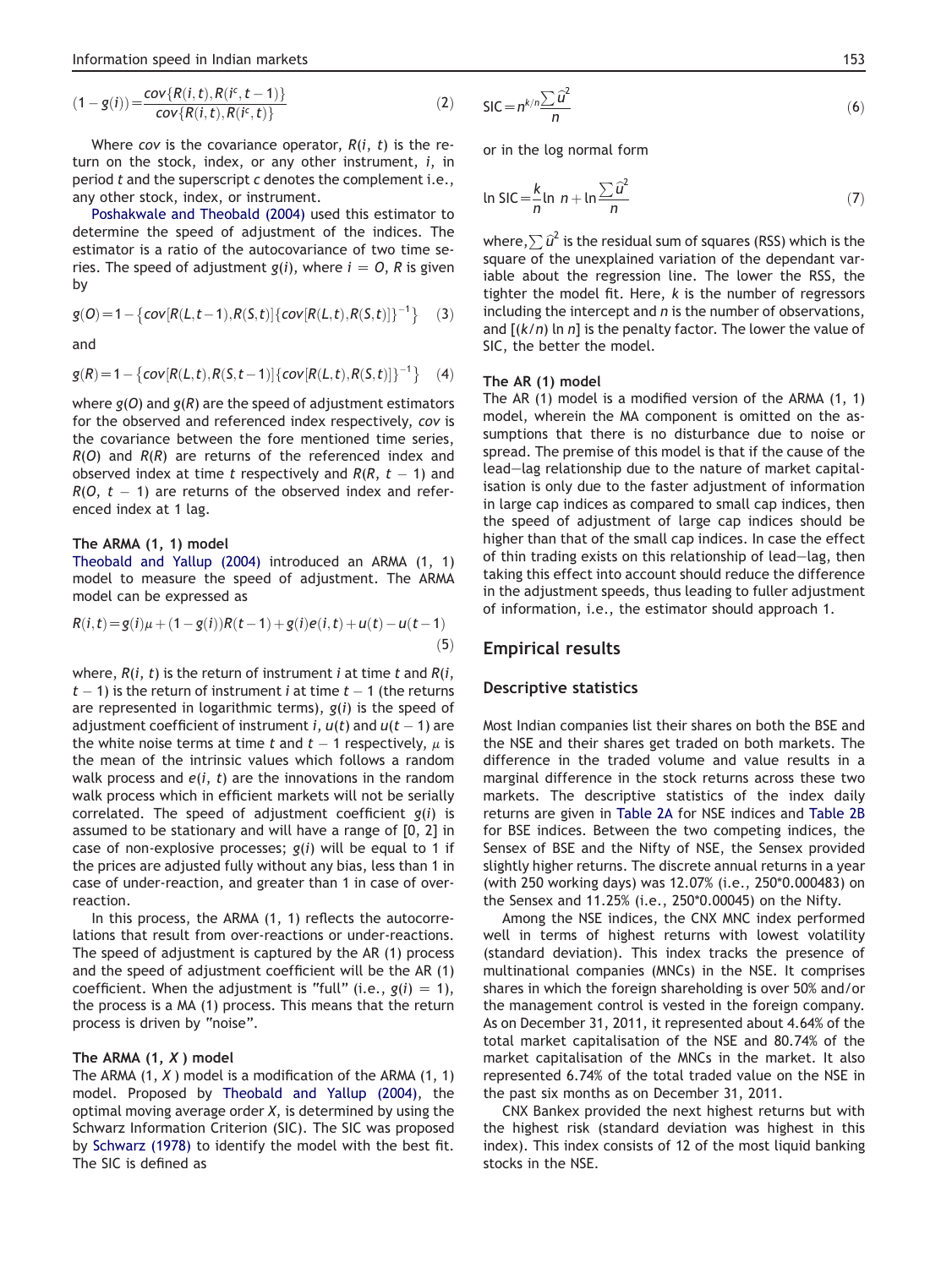| Table 2A | Descriptive statistics of NSE indices. |
|----------|----------------------------------------|
|----------|----------------------------------------|

|             |                 | <b>CNX Bank</b> | Midcap       | <b>MNC</b>  | Nifty junior | Nifty       | S&P500       |
|-------------|-----------------|-----------------|--------------|-------------|--------------|-------------|--------------|
| Overall     | Mean            | 0.000468        | 0.000401     | 0.000545    | 0.000354     | 0.000450    | 0.000388     |
|             | Std. dev.       | 0.022396        | 0.016479     | 0.014601    | 0.019280     | 0.017651    | 0.016965     |
|             | <b>Skewness</b> | 0.074948        | $-0.703714$  | $-0.475110$ | $-0.448642$  | $-0.007056$ | $-0.227437$  |
|             | <b>Kurtosis</b> | 6.984956        | 9.321640     | 8.363660    | 8.545105     | 10.478810   | 10.23289     |
|             | Jarque-Bera     | 1150.932        | 3035.696     | 2147.494    | 2283.671     | 4048.132    | 3801.252     |
|             | Probability     | $\mathbf 0$     | $\Omega$     | 0           | $\Omega$     | $\Omega$    | 0            |
| $2005 - 07$ | Mean            | 0.001371        | 0.001476     | 0.001201    | 0.001360     | 0.001423    | 0.001430     |
|             | Std. dev.       | 0.018745        | 0.014667     | 0.013469    | 0.016681     | 0.014726    | 0.014185     |
|             | <b>Skewness</b> | $-0.227652$     | $-1.105756$  | $-0.678456$ | $-0.879966$  | $-0.460784$ | $-0.748412$  |
|             | <b>Kurtosis</b> | 4.426443        | 8.101956     | 6.602892    | 7.606804     | 5.428924    | 6.345100     |
|             | Jarque-Bera     | 69.97037        | 964.9849     | 462.5712    | 758.9867     | 210.6238    | 419.1335     |
|             | Probability     | 0               | $\mathbf{0}$ | 0           | $\Omega$     | $\Omega$    | $\mathbf{0}$ |
| $2008 - 11$ | Mean            | $-0.000216$     | $-0.000414$  | 0.000048    | $-0.000409$  | $-0.000287$ | $-0.000402$  |
|             | Std. dev.       | 0.024796        | 0.017693     | 0.015393    | 0.021014     | 0.019555    | 0.018770     |
|             | <b>Skewness</b> | 0.207183        | $-0.479701$  | $-0.346314$ | $-0.235758$  | 0.188942    | 0.003469     |
|             | <b>Kurtosis</b> | 7.110467        | 9.446948     | 8.985159    | 8.382066     | 10.96142    | 10.48645     |
|             | Jarque-Bera     | 702.6176        | 1748.908     | 1494.426    | 1201.612     | 2615.194    | 2307.269     |
|             | Probability     | 0               | $\mathbf 0$  | 0           | $\mathbf{0}$ | 0           | 0            |

The Nifty index provided the next higher returns with moderate risk profile. Further, the returns on an average increased during the years 2005-2007 across all the NSE indices. The financial crisis resulted in negative returns and highest risks in the year 2008 across all indices. Though 2009 reflected a recovery phase initially, it could not sustain the trend. The global risk factors such as the crisis in the European Union resulted in volatile markets. BSE indices also demonstrated a similar trend. Among the BSE indices, Bankex gave the highest return and also entailed higher risk; Sensex provided the next highest return with moderate risk.

All series, except the bank indices, in both the BSE and NSE, had higher kurtosis that reflected flatter distribution as compared to normal distribution. The indices in both the BSE and NSE were negatively skewed except for the bank indices which were positively skewed in most of the years. All the indices were found to be significantly non-normal as per the Jarque-Bera statistics.

## Cross autocorrelations across indices

Cross autocorrelations of the NSE and BSE indices are presented in Tables 3A and 3B respectively. First order

| Table 2B    | Descriptive statistics of BSE indices. |               |               |              |             |              |              |  |  |  |
|-------------|----------------------------------------|---------------|---------------|--------------|-------------|--------------|--------------|--|--|--|
|             |                                        | <b>Bankex</b> | <b>BSE500</b> | Dollex200    | Midcap      | Sensex       | Smallcap     |  |  |  |
| Overall     | Mean                                   | 0.000513      | 0.000412      | 0.000299     | 0.000295    | 0.000483     | 0.000264     |  |  |  |
|             | Std. dev.                              | 0.022342      | 0.017010      | 0.019454     | 0.016601    | 0.017684     | 0.017218     |  |  |  |
|             | <b>Skewness</b>                        | 0.080263      | $-0.233866$   | $-0.153376$  | $-0.824453$ | 0.104471     | $-0.866600$  |  |  |  |
|             | <b>Kurtosis</b>                        | 7.500400      | 9.648433      | 8.086271     | 9.231715    | 9.608881     | 7.062383     |  |  |  |
|             | Jarque-Bera                            | 1467.719      | 3214.929      | 1879.162     | 3007.411    | 3164.305     | 1411.815     |  |  |  |
|             | Probability                            | $\mathbf{0}$  | 0             | $\mathbf{0}$ | 0           | $\Omega$     | $\mathbf{0}$ |  |  |  |
| $2005 - 07$ | Mean                                   | 0.0014850     | 0.0014847     | 0.0015793    | 0.0015444   | 0.0014833    | 0.001785     |  |  |  |
|             | Std. dev.                              | 0.0179539     | 0.0140872     | 0.0152714    | 0.0141705   | 0.0143559    | 0.015870     |  |  |  |
|             | <b>Skewness</b>                        | $-0.2254425$  | $-0.7114187$  | $-0.5055742$ | $-1.342084$ | $-0.3753097$ | $-1.281430$  |  |  |  |
|             | Kurtosis                               | 4.400328      | 6.396744      | 6.326491     | 8.462359    | 5.549587     | 7.099255     |  |  |  |
|             | Jarque-Bera                            | 67.54124      | 423.2572      | 377.2421     | 1156.035    | 220.4504     | 729.4059     |  |  |  |
|             | Probability                            | $\Omega$      | $\Omega$      | $\mathbf{0}$ | 0           | $\mathbf{0}$ | $\mathbf{0}$ |  |  |  |
| $2008 - 11$ | Mean                                   | $-0.000224$   | $-0.000402$   | $-0.000672$  | $-0.000653$ | $-0.000275$  | $-0.000888$  |  |  |  |
|             | Std. dev.                              | 0.025148      | 0.018894      | 0.022063     | 0.018179    | 0.019812     | 0.018097     |  |  |  |
|             | <b>Skewness</b>                        | 0.204295      | $-0.019438$   | 0.010784     | $-0.561608$ | 0.293435     | $-0.614281$  |  |  |  |
|             | <b>Kurtosis</b>                        | 7.381158      | 9.684034      | 7.514567     | 8.916221    | 9.625260     | 7.017711     |  |  |  |
|             | Jarque-Bera                            | 797.0480      | 1839.237      | 839.0498     | 1492.839    | 1821.151     | 726.6479     |  |  |  |
|             | Probability                            | $\mathbf{0}$  | 0             | 0            | 0           | 0            | $\mathbf{0}$ |  |  |  |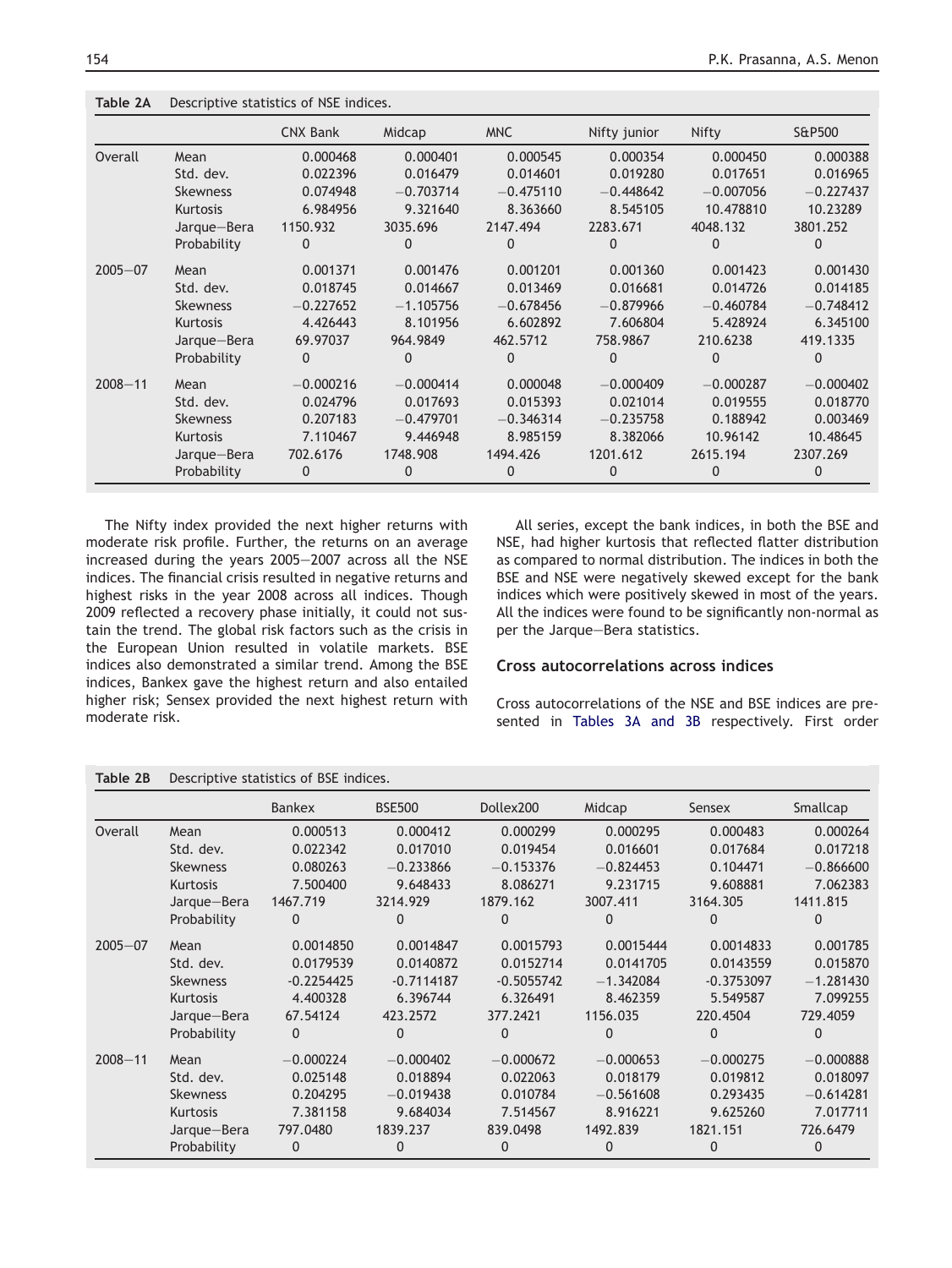| Table 3A       | NSE cross-correlations.                           |                                                                               |                     |                                                                        |                                  |                                |                                |                                             |                                              |        |
|----------------|---------------------------------------------------|-------------------------------------------------------------------------------|---------------------|------------------------------------------------------------------------|----------------------------------|--------------------------------|--------------------------------|---------------------------------------------|----------------------------------------------|--------|
| Overall        | $CNXMNCt$ Nifty <sub>t</sub>                      |                                                                               | $CNXMidcapt$ Nifty, |                                                                        | $CNXNiftyJuniort Niftyt$         |                                | $CNXBank_t$ Nifty,             |                                             | $CNX$ S&P500, Nifty,                         |        |
|                |                                                   | CNXMNC <sub>t-1</sub> 0.0860 0.0273 CNXMidcap <sub>t-1</sub> 0.1870           |                     | 0.0238 CNXNiftyJunior $_{t-1}$ 0.1370                                  |                                  | 0.0283 CNXBank $_{t-1}$ 0.1350 |                                | $0.0804$ CNXS&P500 $_{t-1}$ 0.1050          |                                              | 0.0514 |
| Nifty $_{t-1}$ | $0.1098^{\rm a}$                                  | 0.0600 Nifty <sub>t-1</sub> 0.1924 <sup>a</sup>                               |                     | 0.0600 Nifty $_{t-1}$                                                  | $0.1581^{\rm a}$                 | 0.0600 Nifty $_{t-1}$          | 0.0998                         | 0.0600 Nifty $_{t-1}$                       | $0.1093^{\rm a}$                             | 0.0600 |
| $2005 - 07$    |                                                   | $CNXMNCf$ Nifty,                                                              |                     | $CNXMidcapf$ Nifty <sub>t</sub>                                        | $CNXNiftyJuniorr Niftyr 2005–07$ |                                | $CNXBank_t$ Nifty,             |                                             | $CNX$ S&P500, Nifty,                         |        |
|                |                                                   | $CNXMNC_{t-1}$ 0.1140 0.0251 CNXMidcap <sub>t-1</sub> 0.1710                  |                     | 0.0298 CNXNiftyJunior $_{t-1}$ 0.1430                                  |                                  | 0.0511 CNXBank $_{t-1}$ 0.1560 |                                | $0.1103 \text{ CNXSEP}500_{t-1} 0.1170$     |                                              | 0.0617 |
| Nifty $_{t-1}$ |                                                   | $0.1396^a$ 0.0690 Nifty <sub>t-1</sub>                                        | $0.1943^a$          | 0.0690 Nifty $_{t-1}$                                                  | $0.1740^{\rm a}$                 | 0.0690 Nifty $_{t-1}$          | 0.1092                         | $0.0690$ Nifty $_{t=1}$                     | $0.1210^a$                                   | 0.0690 |
| $2008 - 11$    |                                                   |                                                                               |                     | $CNXMNCf$ Nifty <sub>f</sub> CNXMidcap <sub>t</sub> Nifty <sub>f</sub> | $CNXNiftyJuniort Niftvt 2008-11$ |                                | $CNXBank_t$ Nifty <sub>t</sub> |                                             | $CNX$ S&P500 <sub>t</sub> Nifty <sub>t</sub> |        |
|                | $CNXMNC_{t-1}$ 0.0680                             | 0.0257 $CNMidcap_{t-1}$ 0.1900                                                |                     | 0.0171 CNXNiftyJunior $_{t-1}$ 0.1310                                  |                                  | 0.0148 CNXBank $_{t-1}$ 0.1250 |                                | $0.0653 \text{ CNX}$ S&P500 $_{t-1}$ 0.0960 |                                              | 0.0430 |
| $Nifty_{t-1}$  | $0.0928$ <sup>a</sup> 0.0540 Nifty <sub>t-1</sub> |                                                                               | 0.1880              | 0.0540 Nifty $_{t-1}$                                                  | $0.1480^{\rm a}$                 | 0.0540 Nifty $_{t-1}$          | 0.0936                         | 0.0540 Nifty $_{t-1}$                       | $0.1008^{\rm a}$                             | 0.0540 |
|                |                                                   | a Indicator that the cross-autocorrelation is higher than the autocorrelation |                     |                                                                        |                                  |                                |                                |                                             |                                              |        |

Indicates that the cross-autocorrelation is higher than the autocorrelation.

| Table 3B                                          | BSE cross-correlations.                 |                                |                                        |                                             |                                     |                                    |                                                   |                                       |                                                    |                                     |                                |                                        |                                                  |                                |
|---------------------------------------------------|-----------------------------------------|--------------------------------|----------------------------------------|---------------------------------------------|-------------------------------------|------------------------------------|---------------------------------------------------|---------------------------------------|----------------------------------------------------|-------------------------------------|--------------------------------|----------------------------------------|--------------------------------------------------|--------------------------------|
| Overall                                           | Bankex <sub>t</sub> Sensex <sub>t</sub> |                                |                                        | Dollex200 $_t$                              | Sensex $_{t}$                       |                                    |                                                   | $BSE500t$ Sensex <sub>t</sub> Overall |                                                    | Bankex, Sensex,                     |                                |                                        | Dollex200 $r$                                    | Sensex $_t$                    |
| Bankex $_{t-1}$<br>Sense $x_{t-1}$                | 0.1440<br>0.1150                        | 0.0870<br>0.0760               | Dollex200 $_{t-1}$<br>Sensex $t_{t-1}$ | 0.1240<br>$0.1310^a$                        | 0.0615<br>0.0760                    | BSE500 $_{t-1}$<br>Sense $x_{t-1}$ | 0.1130<br>$0.1249^{\rm a}$                        | 0.0573<br>0.0760                      | Bankex $_{t-1}$<br>Sensex $t_{-1}$                 | 0.1440<br>0.1150                    | 0.0870<br>0.0760               | Dollex200 $_{t-1}$<br>Sensex $_{t-1}$  | 0.1240<br>$0.1310^4$                             | 0.0615<br>0.0760               |
| $2005 - 07$<br>Bankex $_{t-1}$<br>Sensex $_{t-1}$ | Bankex, Sensex,<br>0.1700<br>0.1222     | 0.1165<br>0.0800               | Dollex200 $_{t-1}$<br>Sense $x_{t-1}$  | Dollex200 $r$<br>0.1070<br>$0.1189^{\rm a}$ | Sensex,<br>0.0623<br>0.0800         | $BSE500_{t-1}$<br>Sense $x_{t-1}$  | BSE500,<br>0.1230<br>$0.1313^a$                   | Sensex $_{t}$<br>0.0640<br>0.0800     | $2005 - 07$<br>Bankex $_{t-1}$<br>Sensex $_{t-1}$  | Bankex, Sensex,<br>0.1700<br>0.1222 | 0.1165<br>0.0800               | Dollex200 $_{t=1}$<br>Sensex $t_{t-1}$ | Dollex200 $r$<br>0.1070<br>0.1189a               | Sensex $t$<br>0.0623<br>0.0800 |
| $2008 - 11$<br>Bankex $_{t-1}$<br>Sensex $_{t-1}$ | Bankex $_t$<br>0.1320<br>0.1099         | Sensex $t$<br>0.0731<br>0.0710 | Dollex200 $_{t-1}$<br>Sense $x_{t-1}$  | Dollex200 $r$<br>0.1260<br>$0.1322^{\rm a}$ | Sensex $\kappa$<br>0.0575<br>0.0710 | $BSE500_{t-1}$<br>Sense $x_{t-1}$  | BSE500 <sub>r</sub><br>0.1060<br>$0.1189^{\rm a}$ | Sensex $t$<br>0.0510<br>0.0710        | $2008 - 11$<br>Bankex $_{t-1}$<br>Sensex $t_{t-1}$ | Bankex $_t$<br>0.1320<br>0.1099     | Sensex $t$<br>0.0731<br>0.0710 | Dollex200 $_{t-1}$<br>Sensex $t_{t-1}$ | Dollex200 $t$<br>0.1260<br>$0.1322$ <sup>a</sup> | Sensex $t$<br>0.0575<br>0.0710 |

<sup>a</sup> Indicates that the cross-autocorrelation is higher than the autocorrelation.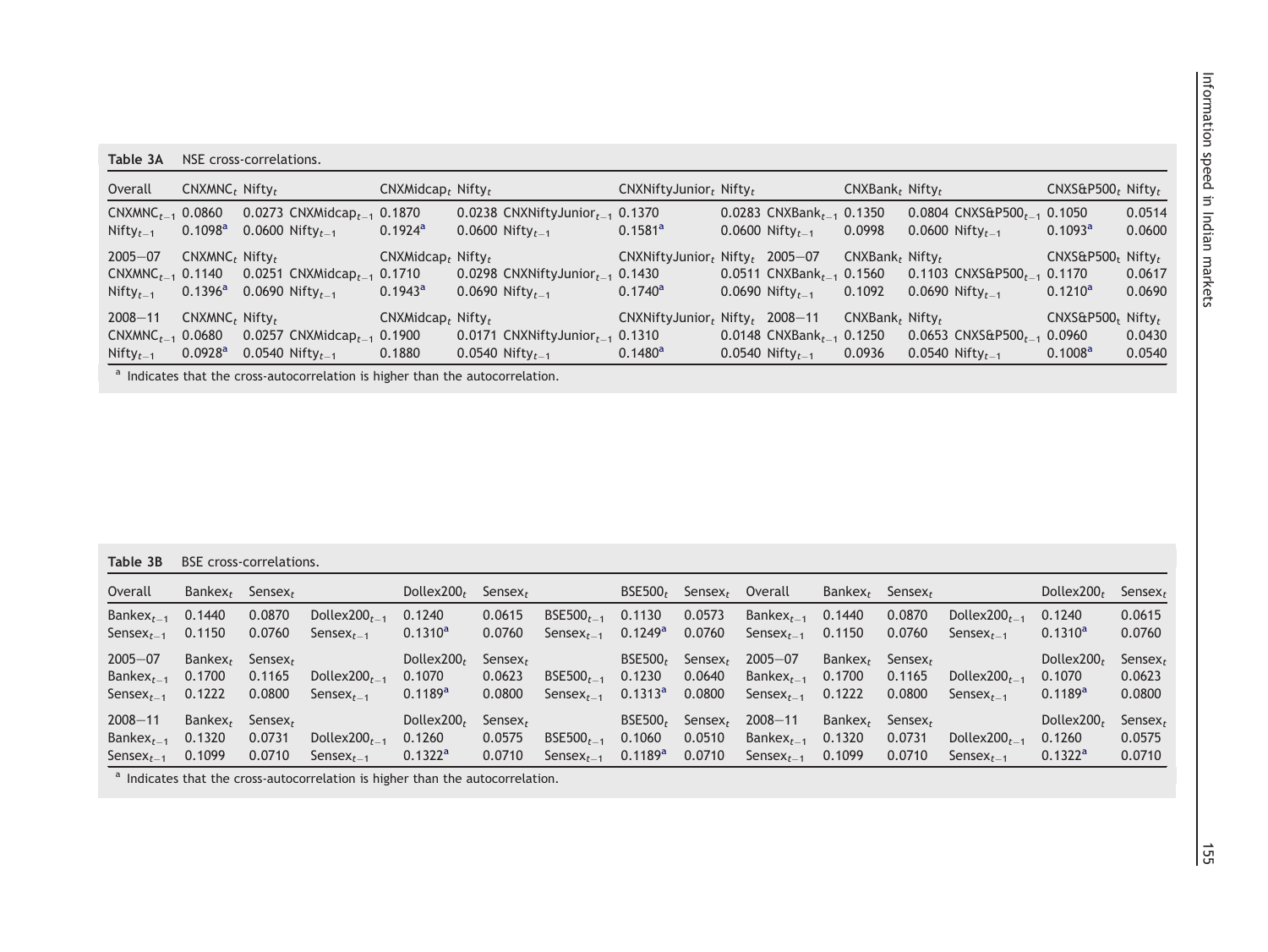| adjustment estimates for NSE indices.                                                                       |                                                                             |                                                                                |                                                                               |  |  |  |  |  |
|-------------------------------------------------------------------------------------------------------------|-----------------------------------------------------------------------------|--------------------------------------------------------------------------------|-------------------------------------------------------------------------------|--|--|--|--|--|
| Sample                                                                                                      | Speed of adjustment                                                         |                                                                                |                                                                               |  |  |  |  |  |
|                                                                                                             | AR (1)                                                                      | ARMA (1,1)                                                                     | ARMA $(1,X)$                                                                  |  |  |  |  |  |
| 2005-2011<br>Nifty<br><b>CNX Bank</b><br><b>CNX MNC</b><br>CNX SP500<br><b>CNX Midcap</b>                   | 0.930922<br>0.890147***<br>0.923937**<br>0.895864***<br>0.835355***         | 0.931793<br>0.889638***<br>0.927148**<br>0.895343***<br>0.827030***            | 0.931202<br>0.886744***<br>0.925731**<br>0.895911***<br>0.833080***           |  |  |  |  |  |
| CNX Nifty Junior                                                                                            | 0.906118***                                                                 | 0.906527***                                                                    | 0.904788***                                                                   |  |  |  |  |  |
| 2005<br>Nifty<br><b>CNX Bank</b><br>CNX MNC<br>CNX SP500<br><b>CNX Midcap</b><br><b>CNX Nifty Junior</b>    | 0.853018<br>0.879573<br>0.885757<br>0.802362*<br>0.811119*<br>0.869480      | 0.783567**<br>0.828540*<br>0.879654<br>0.710770***<br>0.691776***<br>0.809423* | 0.783567**<br>0.862634<br>0.867685<br>0.710770***<br>0.691776***<br>0.809423* |  |  |  |  |  |
| 2006<br>Nifty<br><b>CNX Bank</b><br>CNX MNC<br>CNX SP500<br><b>CNX Midcap</b><br><b>CNX Nifty Junior</b>    | 0.966746<br>0.855900*<br>0.939091<br>0.915063<br>0.900141<br>0.956687       | 0.967210<br>0.848603*<br>0.935814<br>0.910156<br>0.851282<br>0.918565          | 0.990470<br>0.844748*<br>0.962142<br>0.927944<br>0.875580<br>0.932706         |  |  |  |  |  |
| 2007<br>Nifty<br><b>CNX Bank</b><br><b>CNX MNC</b><br>CNX SP500<br><b>CNX Midcap</b><br>CNX Nifty Junior    | 0.879342<br>0.806398**<br>0.848895*<br>0.848277*<br>0.776939**<br>0.883594  | 0.879139<br>0.815849**<br>0.857814*<br>0.849678*<br>0.787409**<br>0.875365     | 0.913316<br>0.820041**<br>0.862790*<br>0.891874<br>0.728189***<br>0.832321**  |  |  |  |  |  |
| 2008<br>Nifty<br><b>CNX Bank</b><br>CNX MNC<br>CNX SP500<br><b>CNX Midcap</b><br>CNX Nifty Junior 0.823613* | 0.935325<br>0.826888*<br>0.842625<br>0.876367<br>0.749661***                | 0.938515<br>0.813849*<br>0.851991<br>0.892375<br>0.782138**<br>0.835958*       | 0.926303<br>0.820601*<br>0.874370<br>0.879586<br>0.749990***<br>0.813716**    |  |  |  |  |  |
| 2009<br>Nifty<br><b>CNX Bank</b><br>CNX MNC<br>CNX SP500<br><b>CNX Midcap</b><br>CNX Nifty Junior           | 0.974658<br>0.821306**<br>1.044733<br>0.932170<br>$0.844791**$<br>0.877314* | 0.969491<br>$0.821435**$<br>1.015470<br>0.925507<br>0.842027**<br>$0.876742*$  | 0.968573<br>0.843913**<br>1.015470<br>0.945212<br>0.837695**<br>0.858060*     |  |  |  |  |  |
| 2010<br>Nifty<br><b>CNX Bank</b><br>CNX MNC<br>CNX SP500<br><b>CNX Midcap</b><br>CNX Nifty Junior           | 1.088900<br>1.063907<br>0.981669<br>1.057422<br>0.916242<br>0.967355        | 1.089677<br>1.052598<br>0.981530<br>1.061879<br>0.916234<br>0.968773           | 1.065891<br>1.066476<br>0.964964<br>1.071596<br>0.908378<br>0.981672          |  |  |  |  |  |

Table 4A The underlying process and the speed of

| 156<br>P.K. Prasanna, A.S. Menon |  |  |  |
|----------------------------------|--|--|--|
|----------------------------------|--|--|--|

|  | Table 4A (continued) |  |
|--|----------------------|--|
|  |                      |  |

| Sample                  | Speed of adjustment |               |               |  |  |  |
|-------------------------|---------------------|---------------|---------------|--|--|--|
|                         | AR(1)               | ARMA (1,1)    | ARMA $(1,X)$  |  |  |  |
| 2011                    |                     |               |               |  |  |  |
| Nifty                   | 0.847956            | 0.840658      | 0.843520      |  |  |  |
| <b>CNX Bank</b>         | 0.712975***         | $0.712261***$ | $0.722475***$ |  |  |  |
| CNX MNC                 | 0.863759            | 0.860562      | 0.852477      |  |  |  |
| CNX SP500               | 0.800894**          | 0.796326**    | 0.795870**    |  |  |  |
| <b>CNX Midcap</b>       | 0.759890***         | 0.764199**    | $0.747553***$ |  |  |  |
| <b>CNX Nifty Junior</b> | 0.747584***         | 0.747778***   | 0.753776***   |  |  |  |

- Statistically significant from 1 at 5%.  $*$  – Statistically significant from 1 at 10%.

MA (*X* ) term is determined using Schwarz Information Criterion.

autocorrelation and contemporaneous correlations have been calculated for each index for the whole period of 2005-2011 and for each year independently. According to Poshakwale and Theobald (2004), the index with the larger market capitalisation should lead the index with the smaller market capitalisation. In a majority of cases it was observed that the index with the large market capitalisation i.e., the Nifty in the case of the NSE indices and the Sensex in the case of the BSE indices, led the other indices. However, in the course of this study three major observations were made, which require further discussion. The lead-lag relationship in the NSE was strong in most indices till the year 2009, which is in consonance with the observation made by Poshakwale and Theobald (2004). In the years 2010 and 2011, this influence weakened. Another observation is that in both markets, this lead-lag pattern was not observed in the bank indices. Also, in the BSE, the Smallcap index does not seem to be led by the Sensex.

## Speed of adjustment estimators

The speed of adjustment estimators (AR (1), ARMA (1), and ARMA (1, *X* )) for the indices of the NSE and the BSE are given in Tables 4A and 4B respectively, while the crosscovariance estimator is given in Table 4C. It was observed that the Nifty in the NSE and the Sensex in the BSE led the other indices consistently. The Nifty in the NSE had underreactions throughout 2005-2011, but these were not statistically significant. Moreover, the speed at which the indices adjust to the information improved during this period. This could be considered as one area of improvement in the market efficiency. Nifty was also resilient to the crisis in the year 2008 and the under-reaction during this year was not statistically significant. The only index that had significant under-reactions among NSE indices was Bank Nifty. The crisis began with the failure of the financial sector firms. Though Indian banks were not directly affected, yet the speed at which banking stocks reacted to the contemporary news in the year 2008 was much lower than it has been in the other years. Similar observations were made for the BSE indices as well. The information adjustment estimator of the Sensex was found to be closer to 1, reflecting speedier adjustments. The Bankex had suffered a setback during the crisis time. All the indices had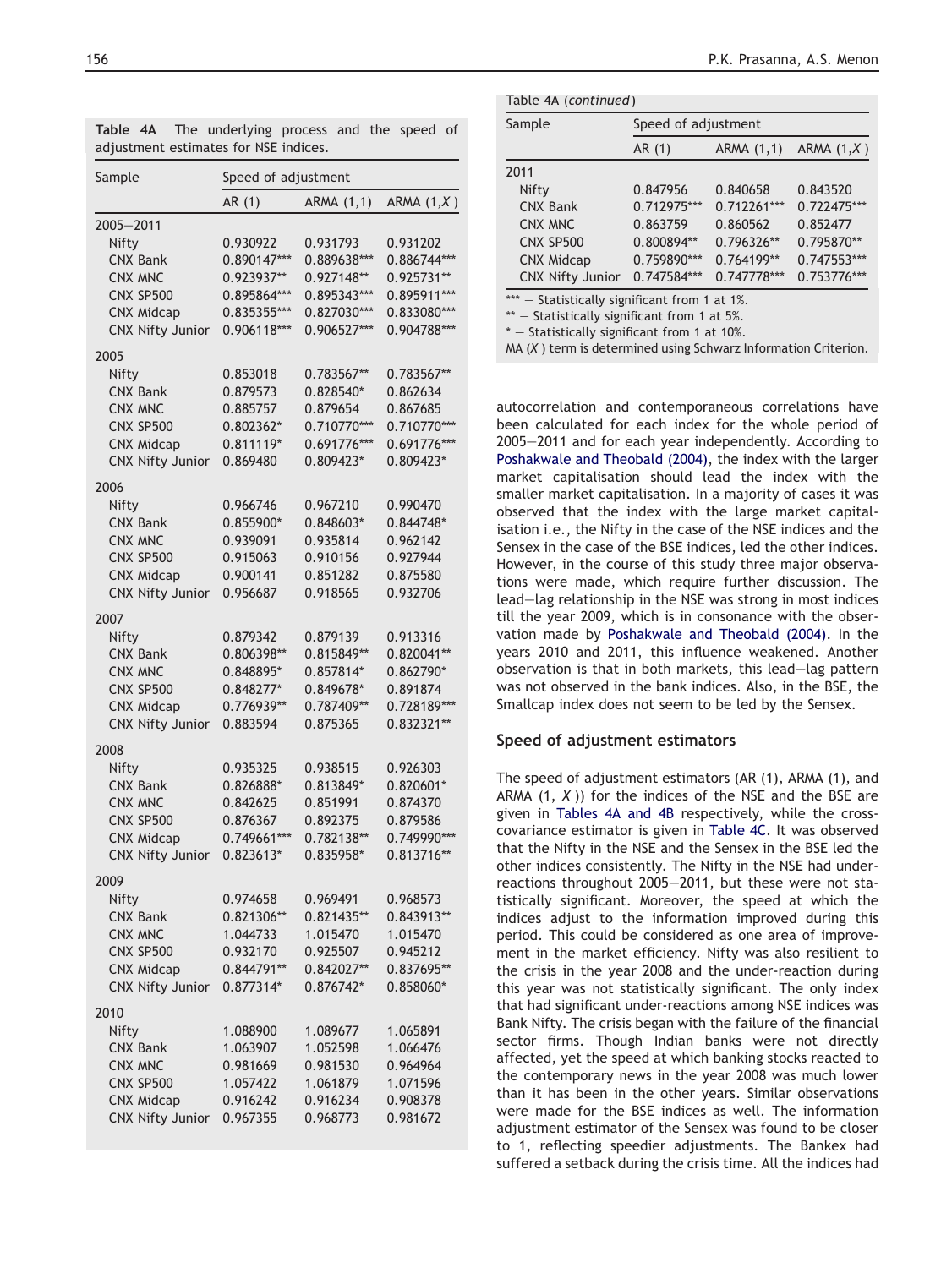| Sample        | Speed of adjustment |             |              |
|---------------|---------------------|-------------|--------------|
|               | AR (1)              | ARMA (1,1)  | ARMA $(1,X)$ |
| $2005 - 2011$ |                     |             |              |
| Sensex        | 0.917170**          | 0.917893**  | 0.916329**   |
| <b>Bankex</b> | 0.885449***         | 0.884758*** | 0.883114***  |
| Dollex200     | 0.876336***         | 0.876065*** | 0.876833***  |
| <b>BSE500</b> | 0.888067***         | 0.887109*** | 0.888194***  |
| Midcap        | 0.813343***         | 0.805723*** | 0.807663***  |
|               | 0.721027***         | 0.709967*** | 0.717438***  |
| Smallcap      |                     |             |              |
| 2005          |                     |             |              |
| Sensex        | 0.857911            | 0.788272**  | 0.788272**   |
| Bankex        | 0.854206            | 0.790949**  | 0.842046     |
| Dollex200     | 0.838250            | 0.744031*** | 0.744031***  |
| <b>BSE500</b> | 0.804855*           | 0.715131*** | 0.715131***  |
| Midcap        | 0.772383**          | 0.646058*** | 0.646058***  |
| Smallcap      | 0.724584***         | 0.585106*** | 0.585106***  |
| 2006          |                     |             |              |
| Sensex        | 0.981960            | 0.978991    | 0.973506     |
|               | 0.875033            | 0.861647    | 0.869878     |
| Bankex        |                     |             |              |
| Dollex200     | 0.923490            | 0.915955    | 0.941738     |
| <b>BSE500</b> | 0.934674            | 0.922532    | 0.948419     |
| Midcap        | 0.842492            | 0.798732*   | 0.823982*    |
| Smallcap      | 0.742898***         | 0.696707*** | 0.710798***  |
| 2007          |                     |             |              |
| Sensex        | 0.849410*           | 0.849650*   | 0.860755*    |
| Bankex        | 0.796575**          | 0.810981**  | 0.801199***  |
| Dollex200     | 0.833705*           | 0.835144*   | 0.795740*    |
| <b>BSE500</b> | 0.815811**          | 0.819358**  | 0.850847*    |
| Midcap        | 0.802671**          | 0.840099**  | 0.747229***  |
| Smallcap      | 0.694200**          | 0.752818*** | 0.752818***  |
|               |                     |             |              |
| 2008          |                     |             |              |
| Sensex        | 0.925296            | 0.911137    | 0.948493     |
| Bankex        | 0.830649*           | $0.815113*$ | 0.827187*    |
| Dollex200     | 0.858594            | 0.864021    | 0.870058     |
| <b>BSE500</b> | 0.872347            | 0.878596    | 0.877425     |
| Midcap        | 0.746679***         | 0.827533*   | 0.759619***  |
| Smallcap      | 0.648680***         | 0.753492**  | 0.652844***  |
| 2009          |                     |             |              |
| Sensex        | 0.942435            | 0.937431    | 0.961469     |
| <b>Bankex</b> | 0.809355**          | 0.811855*   | 0.827043**   |
|               |                     |             |              |
| Dollex200     | 0.869744*           | 0.862489*   | 0.889772     |
| <b>BSE500</b> | 0.915149            | 0.910715    | 0.930241     |
| Midcap        | 0.810204**          | 0.811872    | 0.798933***  |
| Smallcap      | $0.732271***$       | 0.746897*** | 0.720868***  |
| 2010          |                     |             |              |
| Sensex        | 1.082182            | 1.081155    | 1.102192     |
| <b>Bankex</b> | 1.067961            | 1.053173    | 1.053173     |
| Dollex200     | 1.029837            | 1.030667    | 1.003061     |
| <b>BSE500</b> | 1.059660            | 1.059777    | 1.036814     |
| Midcap        | 0.941851            | 0.941707    | 0.930148     |
| Smallcap      | 0.908000            | 0.910601    | 0.940384     |
|               |                     |             |              |

Table 4B The underlying process and the speed of adjustment estimates for BSE indices.

| Sample                                                                                                                                        |               | Speed of adjustment |               |  |  |  |  |  |
|-----------------------------------------------------------------------------------------------------------------------------------------------|---------------|---------------------|---------------|--|--|--|--|--|
|                                                                                                                                               | AR(1)         | ARMA (1,1)          | ARMA $(1,X)$  |  |  |  |  |  |
| 2011                                                                                                                                          |               |                     |               |  |  |  |  |  |
| Sensex                                                                                                                                        | 0.933567      | 0.938260            | 0.886320      |  |  |  |  |  |
| <b>Bankex</b>                                                                                                                                 | 0.930989      | 0.929668            | 0.867081      |  |  |  |  |  |
| Dollex200                                                                                                                                     | 0.860842      | 0.879696            | 0.837280*     |  |  |  |  |  |
| <b>BSE500</b>                                                                                                                                 | 0.867159      | 0.879696            | 0.806887**    |  |  |  |  |  |
| Midcap                                                                                                                                        | 0.711893***   | 0.728574***         | 0.622954***   |  |  |  |  |  |
| Smallcap                                                                                                                                      | $0.632171***$ | 0.637658***         | $0.561201***$ |  |  |  |  |  |
| *** - Statistically significant from 1 at 1%.<br>** - Statistically significant from 1 at 5%.<br>* - Statistically significant from 1 at 10%. |               |                     |               |  |  |  |  |  |

MA (*X* ) term is determined using Schwarz Information Criterion.

over-reactions in 2010 on account of the news regarding the crisis in the European Union and the consequent slowdown in the Indian economy. The Smallcap index in NSE and the Midcap index in BSE had statistically significant underreactions throughout the study period indicating and confirming the expectations spelt out in the literature that large cap stocks adjust to the information faster.

The MA (*X* ) component captures the effects of thin trading in the ARMA (1, *X* ) model. However, unlike the observations made by Poshakwale and Theobald (2004) where the ARMA (1, *X* ) estimates move away from the ARMA (1, 1) model closer to 1, this was not predominant in the indices chosen in this study. A reason for this could be the fact that the constituents of all indices were frequently traded, thus negating the effects of thin trading. According to Poshakwale and Theobald (2004), prior to 1994, investors outside Mumbai did not have adequate access to the stock market. This scenario changed post 1994, with the economic liberalisation in full swing and the establishment of the NSE. More investors could now invest in the stock market. It is therefore quite logical that during the study period, the problem of thin trading was not as acute as it was when Poshakwale and Theobald (2004) conducted their study.

While computing the cross-covariance estimators, the Nifty in the case of the NSE, and the Sensex in the case of the BSE, were considered as reference indices to compare the speed of other observed indices. Each of the other indices has been paired with a reference index to confirm the relative speed at which the observed index adjusts. In the case of NSE indices, the Nifty Junior and the MNC indices had the highest speed of adjustment estimators on an average, after the Nifty. The CNX Bank index also had high estimator values. In the BSE, the Bankex had the second highest values of estimators on an average, after the Sensex. In the years 2010 and 2011 the banking indices have shown a higher speed of adjustment in the cross-covariance estimator as well. The midcap indices of both exchanges also had comparable slower speed estimator values. The Smallcap index of the BSE had the least estimator values.

According to Chordia and Swaminathan (2000), Poshakwale and Theobald (2004), and Chiang, Nelling, and Tan (2008) large stocks lead small stocks. Large stocks tend to be traded more frequently and are more closely followed by analysts. Therefore the speed with which they absorb new information is much faster than small stocks.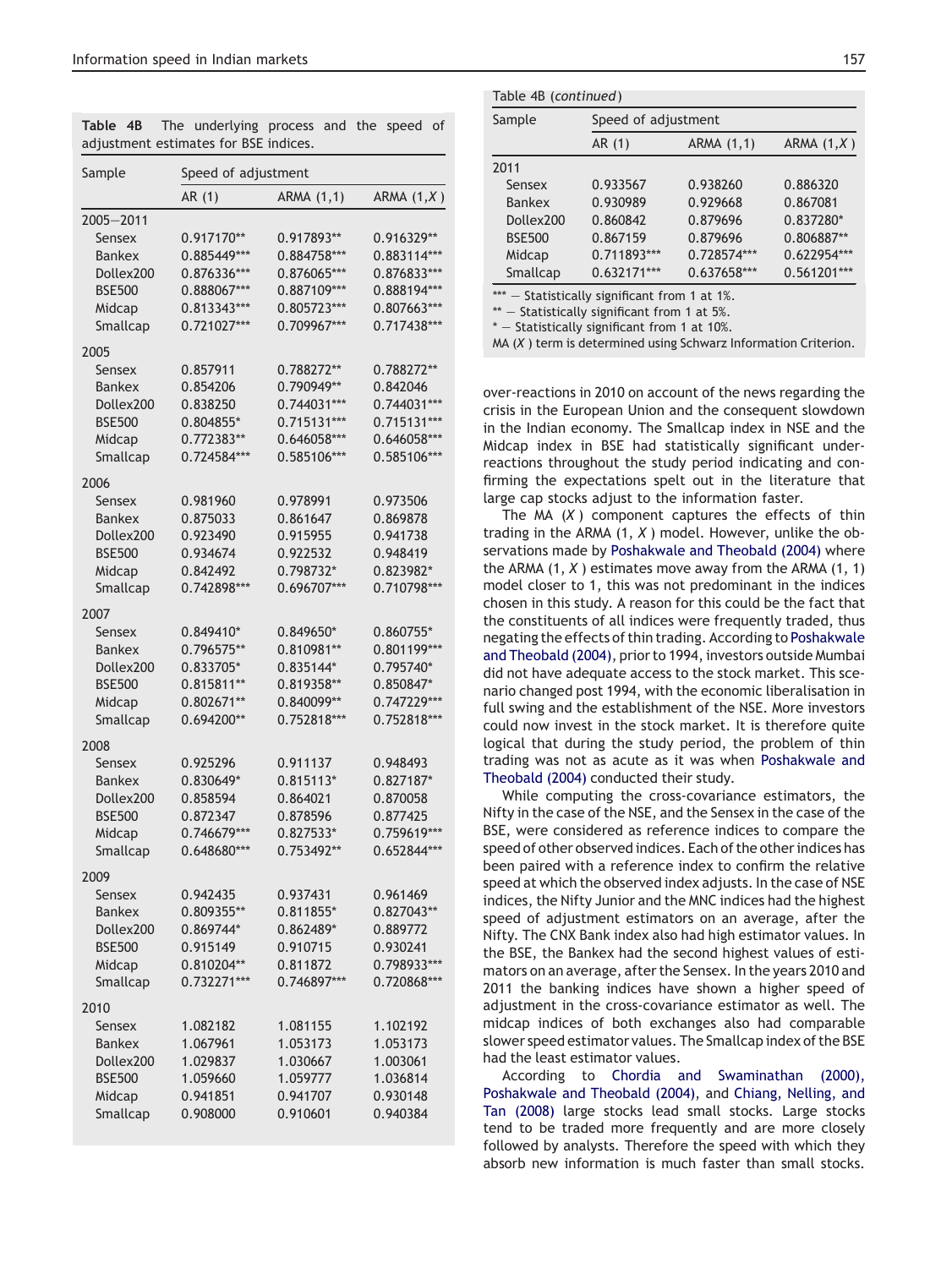| Table 4C<br>The cross-covariance speed of adjustment estimator.<br>Cross-covariance speed of adjustment estimator<br>Sample |          |        |          |                         |          |       |          |
|-----------------------------------------------------------------------------------------------------------------------------|----------|--------|----------|-------------------------|----------|-------|----------|
|                                                                                                                             |          |        |          |                         |          |       |          |
| <b>Bankex</b>                                                                                                               | 0.871114 | Sensex | 0.902516 | <b>CNX Bank</b>         | 0.885109 | Nifty | 0.907426 |
| Dollex200                                                                                                                   | 0.864479 | Sensex | 0.936399 | CNX MNC                 | 0.874430 | Nifty | 0.968837 |
| <b>BSE500</b>                                                                                                               | 0.872517 | Sensex | 0.941516 | CNX SP500               | 0.889032 | Nifty | 0.947873 |
| Midcap                                                                                                                      | 0.739369 | Sensex | 0.979704 | <b>CNX Midcap</b>       | 0.777799 | Nifty | 0.972476 |
| Smallcap                                                                                                                    | 0.673335 | Sensex | 0.988461 | <b>CNX Nifty Junior</b> | 0.822068 | Nifty | 0.968178 |
| $2005 - 07$                                                                                                                 |          |        |          |                         |          |       |          |
| <b>Bankex</b>                                                                                                               | 0.853751 | Sensex | 0.860560 | <b>CNX Bank</b>         | 0.865679 | Nifty | 0.864296 |
| Dollex200                                                                                                                   | 0.876855 | Sensex | 0.935513 | CNX MNC                 | 0.839151 | Nifty | 0.971128 |
| <b>BSE500</b>                                                                                                               | 0.865211 | Sensex | 0.934306 | CNX SP500               | 0.876617 | Nifty | 0.937495 |
| Midcap                                                                                                                      | 0.749208 | Sensex | 0.973867 | <b>CNX Midcap</b>       | 0.772024 | Nifty | 0.965058 |
| Smallcap                                                                                                                    | 0.714316 | Sensex | 0.994658 | <b>CNX Nifty Junior</b> | 0.795223 | Nifty | 0.939848 |
| $2008 - 11$                                                                                                                 |          |        |          |                         |          |       |          |
| <b>Bankex</b>                                                                                                               | 0.879858 | Sensex | 0.920109 | <b>CNX Bank</b>         | 0.895185 | Nifty | 0.926830 |
| Dollex200                                                                                                                   | 0.863310 | Sensex | 0.940518 | CNX MNC                 | 0.894697 | Nifty | 0.970823 |
| <b>BSE500</b>                                                                                                               | 0.878950 | Sensex | 0.948096 | CNX SP500               | 0.897775 | Nifty | 0.955847 |
| Midcap                                                                                                                      | 0.739461 | Sensex | 0.987437 | <b>CNX Midcap</b>       | 0.784671 | Nifty | 0.980404 |
| Smallcap                                                                                                                    | 0.659682 | Sensex | 0.992833 | <b>CNX Nifty Junior</b> | 0.836619 | Nifty | 0.983617 |

Therefore indices that consist of large cap stocks will lead those whose constituents are small cap stocks.

The MNCs, banks and other stocks with large market capitalisation were faster in absorbing the information both within and outside the country. International information might not have had a huge impact on the small and to a certain extent, midcap stocks. Hence, the speed at which they absorbed information was comparatively slower.

Bank indices are very sensitive to macroeconomic changes of any kind. Bank stocks would reflect the confidence of the investors in an economy. The impact of any shock on any sector is felt on the banks in varying degrees of severity. Information adjustment is more pronounced in the bank indices when compared to others, except the two flagship indices.

## Conclusion

In the case of an efficient market, the information gets assimilated almost instantaneously in the stock price and therefore this information would not be of use for a person to take a decision with regard to the future movement of the price of the security. The speed of information adjustment can be defined as the speed at which a stock price moves towards its intrinsic value from its observed price.

The last decade of the twentieth century was a time of great change in the Indian economy when it opened up to foreign players. The process also stimulated domestic trading on the stock markets. The stock markets introduced new products and trading in derivatives. The National Stock Exchange that began operations in 1992 took share trading from the "ivory tower" of Dalal Street to the masses of India. The corporate governance reforms resulted in improved quality and quantity of information disclosures in the Indian markets. The impact of these reforms on creating an efficient market environment is an interesting research issue that requires investigation in India.

This research measured the speed of information adjustment in various indices of the Indian stock market. The speed of information adjustment has been measured for BSE and NSE indices with multiple characteristics in order to identify the indices that adjust faster to the information. Further, the lead-lag relationships between different indices of two different Indian stock exchanges, the BSE and the NSE, have been analysed. Crosscovariance ratio, ARMA (1, 1), ARMA (1, *X* ) and AR models were used to estimate speed coefficients. All the alternate measures of estimators have confirmed that the Nifty in the NSE and the Sensex in the BSE lead the other indices in the market. The bank index was found to be an independent index that was not led by the benchmark indices, the Sensex and the Nifty. The Nifty and the Sensex also adjust to the information faster than other indices. Clearly, the indices with large capitalisation led the indices with small capitalisation till the year 2009; but this pattern was disturbed in the years 2010 and 2011, especially by banking stocks. The market also showed evidence of under-reaction till the year 2009 and over-reaction in the years 2010 and 2011. The ARMA (1, *X* ) model in which the MA (*X* ) component was used to capture the effects of thin trading showed that thin trading has reduced considerably, which is quite natural considering the nature of the constituents of the indices in the study and the state of the Indian markets as a whole.

The results of this study provide useful insights to academicians, policy makers, regulators, and investors. An increase in the speed at which information gets adjusted into market indices has been observed, indicating improved informational efficiency of the Indian stock markets as a result of ongoing market reforms in India. The results offer very positive feedback to the policy makers and market regulators.